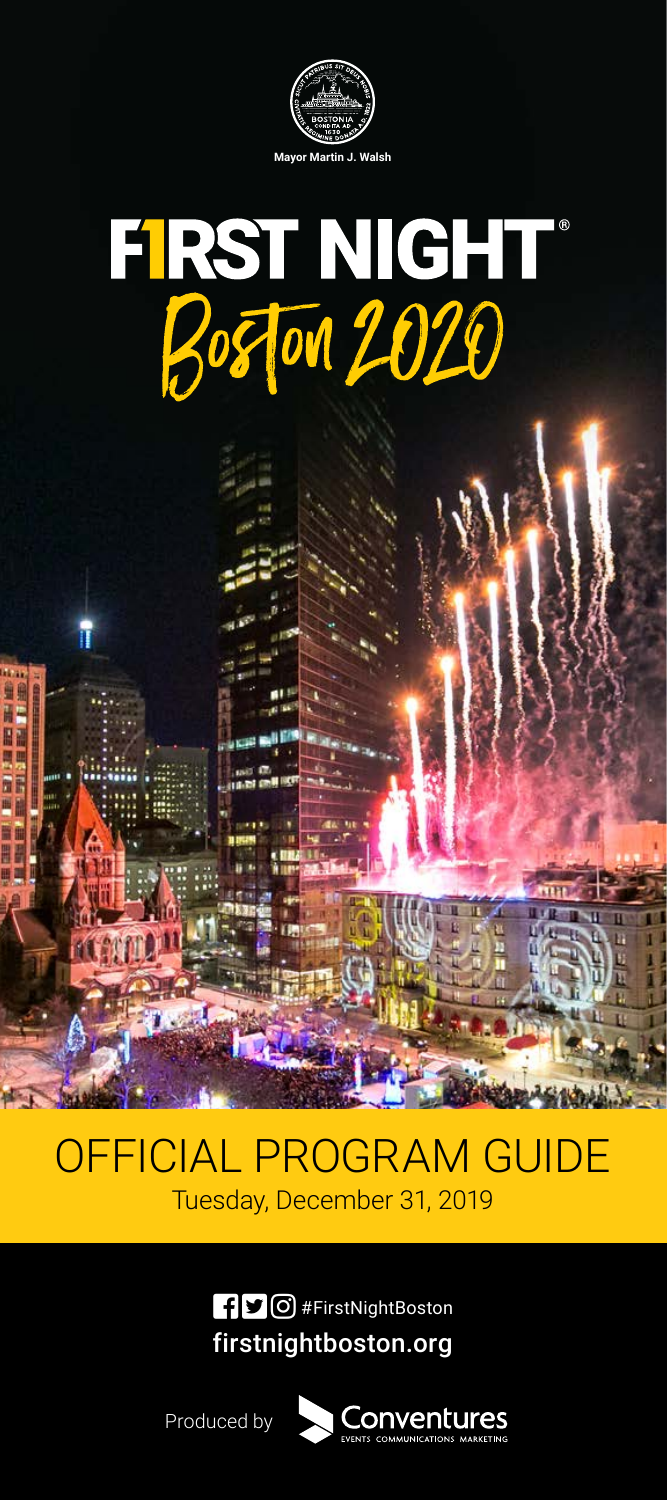

Dear Friends,

On behalf of the people of Boston, it gives me great pleasure to welcome you to First Night 2020. First Night has been a beloved Boston tradition for more than 40 years, and it has served as a model for other New Year celebrations all around the world. Each year we welcome thousands of families and individuals of all ages to a daylong series of festivities that showcase Boston's diverse and thriving visual and



performing arts scene. There is something for everyone at First Night, and I encourage you to take advantage of all that this unique celebration has to offer.

First Night also provides a wonderful opportunity for all of us to come together as one united community, and is yet another reason why I am so proud to lead this exceptional city. I want to thank everyone who has contributed to making this entirely free celebration possible. I hope everyone has a safe and memorable First Night!

Best wishes for a healthy, happy, and prosperous New Year.

Sincerely,

 $\sim$ 

Martin J. Walsh *Mayor of Boston*

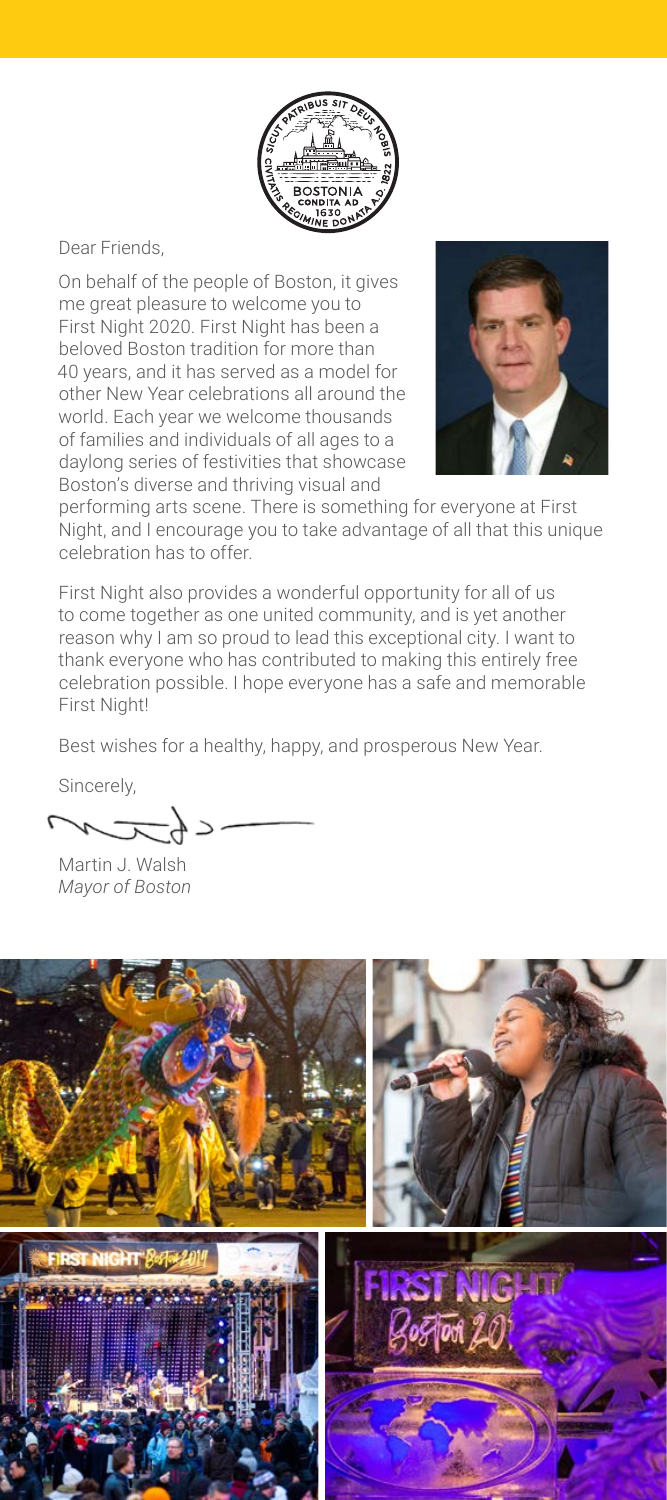

# ICE GALLERY

Sparkling ice sculptures return to the Back Bay to welcome the new year! Ranging in size and style, the sculptures will be in place by the afternoon of December 31 (exact timing will vary depending on the weather), and illuminated at night.

Don't miss the replica *Mayflower*, etched in recognition of Plymouth's 400th anniversary in 2020. A dancing couple swings their way into the new year in another sculpture, while other sculptures will illustrate the dawn of a new decade. The sculptures will be centrally located in the Copley Square Fountain, and nearby Back Bay businesses will also have displays for all to enjoy.

#### ICE GALLERY SUPPORTERS INCLUDE:

Boston Public Library

Four Seasons Hotel Boston WGBH at Boston Public Library NBC Boston

# LIVE BROADCAST



Our television partners at NBC10 Boston, Telemundo Boston, and necn will broadcast live from Copley Square throughout the evening. Exclusive live coverage of the event including the festive countdown to midnight will be broadcast from 6:00 PM – 12:30 AM.

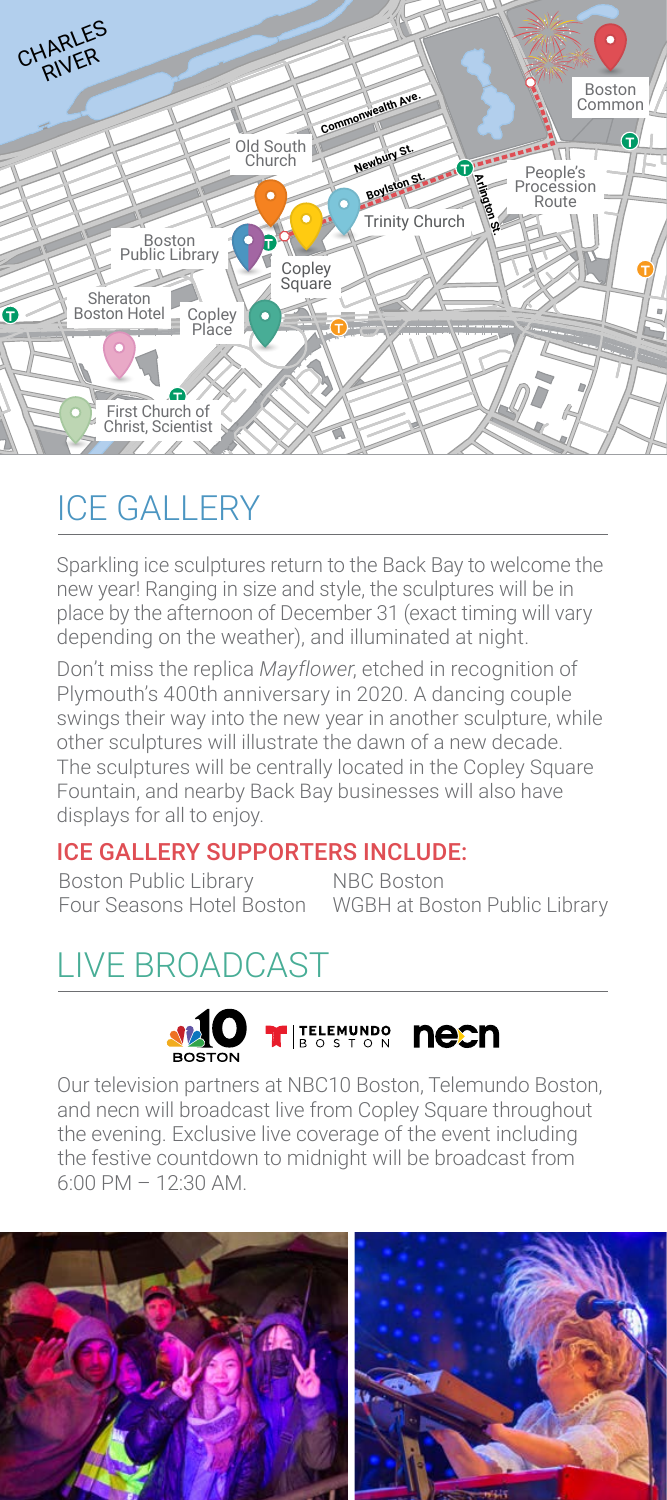#### **FIRST NIGHT SCHEDULE** Tuesday, December 31



Scan with your smartphone's camera or QR reader to open our mobile schedule, or visit *firstnightboston.org/schedule*

|                         | <b>COPLEY</b><br><b>SQUARE</b>                                                                       | <b>Commonwealth Salon</b>                 | <b>BOSTON PUBLIC LIBRARY (BPL) - JOHNSON BLDG.</b><br>Rabb Lecture Hall   | Newsfeed Café                                                     | <b>BPL-McKIM BLDG.</b><br><b>McKim Exhibition Hall</b> | Guastavino Room                                            | <b>COPLEY</b><br><b>PLACE MALL</b>             | <b>OLD SOUTH</b><br><b>CHURCH</b>                 |
|-------------------------|------------------------------------------------------------------------------------------------------|-------------------------------------------|---------------------------------------------------------------------------|-------------------------------------------------------------------|--------------------------------------------------------|------------------------------------------------------------|------------------------------------------------|---------------------------------------------------|
| Noon                    | <b>Dempsey Sisters</b>                                                                               |                                           |                                                                           |                                                                   |                                                        |                                                            |                                                |                                                   |
| 12:30 PM ·              | <b>Musical Performance</b><br><b>Sweet Harmony</b><br><b>Musical Performance</b>                     | <b>DB Studios</b><br><b>Dance Classes</b> | The Responders<br>Musical Performance                                     | The Stephen<br><b>Bates Quartet</b><br><b>Musical Performance</b> |                                                        | <b>Boston</b><br>Sax Quartet<br><b>Musical Performance</b> | Chu Ling<br>Dance Academy<br>Dance Performance |                                                   |
| 1:00 PM                 | <b>Elliot Wren Music</b>                                                                             |                                           |                                                                           |                                                                   |                                                        |                                                            |                                                |                                                   |
| 1:30 PM-                | BAND, Inc.<br><b>Musical Performance</b>                                                             | Drumming About You                        | <b>ImprovBoston</b><br>Comedy                                             | The Stephen<br><b>Bates Quartet</b>                               | Arts & Crafts                                          | <b>Boston</b><br>Sax Quartet                               | <b>Puppet Showplace</b>                        |                                                   |
| 2:00 PM                 | <b>Amber Ais Music</b>                                                                               | Drumming About You                        |                                                                           |                                                                   | and Cultural<br>Performances                           |                                                            | <b>Puppet Showplace</b>                        |                                                   |
| 2:30 PM                 | Morningbird<br><b>Musical Performance</b>                                                            | Drumming About You                        |                                                                           | Neptune's Car<br><b>Musical Performance</b>                       | <b>Greater Boston</b><br><b>Chinese Cultural</b>       |                                                            | <b>Puppet Showplace</b>                        |                                                   |
| 3:00 PM                 | Jonah Bencal Music                                                                                   | Drumming About You                        | <b>ImprovBoston</b>                                                       |                                                                   | Association<br>(GBCCA)                                 |                                                            | <b>Puppet Showplace</b>                        |                                                   |
| 3:30 PM                 | Paco<br><b>Musical Performance</b>                                                                   | Drumming About You                        |                                                                           | Jesse McKellar<br><b>Musical Performance</b>                      |                                                        |                                                            | <b>Puppet Showplace</b>                        | The King of<br>Instruments<br>Musical Performance |
| 4:00 PM                 | <b>Sam Chetkin Music</b>                                                                             | Drumming About You                        | <b>ImprovBoston</b>                                                       |                                                                   |                                                        |                                                            |                                                |                                                   |
| 4:30 PM                 | <b>Sensation</b><br><b>Musical Performance</b>                                                       |                                           |                                                                           | <b>Boston Youth</b><br><b>Chamber Music</b>                       |                                                        |                                                            |                                                |                                                   |
| 5:00 PM                 | Sol y Canto Music                                                                                    |                                           |                                                                           |                                                                   |                                                        |                                                            |                                                |                                                   |
| 5:30 PM                 | <b>Vocal Revolution</b><br><b>Musical Performance</b>                                                |                                           |                                                                           |                                                                   |                                                        |                                                            |                                                |                                                   |
| 6:00 PM                 | <b>Opening Ceremony and People's Procession</b><br><b>Frog Pond Skating Spectacular Presented by</b> |                                           |                                                                           |                                                                   |                                                        |                                                            |                                                |                                                   |
| 6:30 PM                 | 0.6 MILES - OPEN TO ALL!<br>Maddi Ryan Music                                                         |                                           |                                                                           |                                                                   | <b>The Skating Club of Boston</b>                      |                                                            |                                                |                                                   |
| 7:00 PM                 | (Copley Square to Boston Common)<br>(Boston Common)                                                  |                                           |                                                                           |                                                                   |                                                        |                                                            |                                                | Pipes and<br>Pops Concert                         |
| 7:30 PM                 |                                                                                                      |                                           | City of Boston's Family Fireworks by The Mugar Foundation (Boston Common) |                                                                   |                                                        |                                                            |                                                | <b>Musical Performance</b>                        |
|                         | <b>Alli Haber</b>                                                                                    |                                           |                                                                           |                                                                   |                                                        |                                                            |                                                |                                                   |
| 8:00 PM                 | <b>Musical Performance</b>                                                                           |                                           |                                                                           |                                                                   |                                                        |                                                            |                                                |                                                   |
| 8:30 PM                 |                                                                                                      |                                           |                                                                           |                                                                   |                                                        |                                                            |                                                |                                                   |
|                         | <b>Daniel Laurent Music</b>                                                                          |                                           |                                                                           |                                                                   |                                                        |                                                            |                                                | Pipes and<br>Pops Concert                         |
| 9:00 PM                 | GreenLight<br>Jazz Orchestra<br><b>Musical Performance</b>                                           |                                           | <b>ADDITIONAL LOCATIONS</b>                                               |                                                                   |                                                        |                                                            |                                                |                                                   |
|                         | <b>Liz Bills Music</b>                                                                               |                                           | <b>TRINITY CHURCH</b>                                                     |                                                                   | <b>FIRST CHURCH OF</b><br><b>CHRIST, SCIENTIST</b>     | <b>SHERATON</b><br><b>BOSTON HOTEL</b>                     |                                                |                                                   |
| 9:30 PM<br>10:00 PM $-$ | Najee Janey<br><b>Musical Performance</b>                                                            |                                           | $1:00 - 2:00$ PM                                                          |                                                                   | $4:00 - 5:00$ PM                                       | $4:00 - 7:30$ PM                                           |                                                |                                                   |
| 10:30 PM ·              | Savasha Music                                                                                        |                                           | Handel and Haydn Society<br><b>Emancipation Proclamation</b>              |                                                                   | <b>First Night</b><br>Organ Concert                    | New Year's Eve<br>Concert with Vere Hill                   |                                                |                                                   |
| 11:00 PM                | Sons of Levin<br><b>Musical Performance</b>                                                          |                                           | <b>Concert Musical Performance</b>                                        |                                                                   | <b>Musical Performance</b>                             | <b>Musical Performance</b>                                 |                                                |                                                   |
| 11:30 PM-               |                                                                                                      |                                           |                                                                           |                                                                   |                                                        |                                                            |                                                |                                                   |
|                         | <b>Copley Countdown</b><br>with Single By Sunday                                                     |                                           |                                                                           |                                                                   |                                                        |                                                            |                                                |                                                   |
| Midnight -              | <b>Midnight Pyrotechnics</b><br>& Light Show                                                         |                                           | Midnight Fireworks Presented by Boston Harbor Now (Boston Inner Harbor)   |                                                                   |                                                        |                                                            |                                                |                                                   |